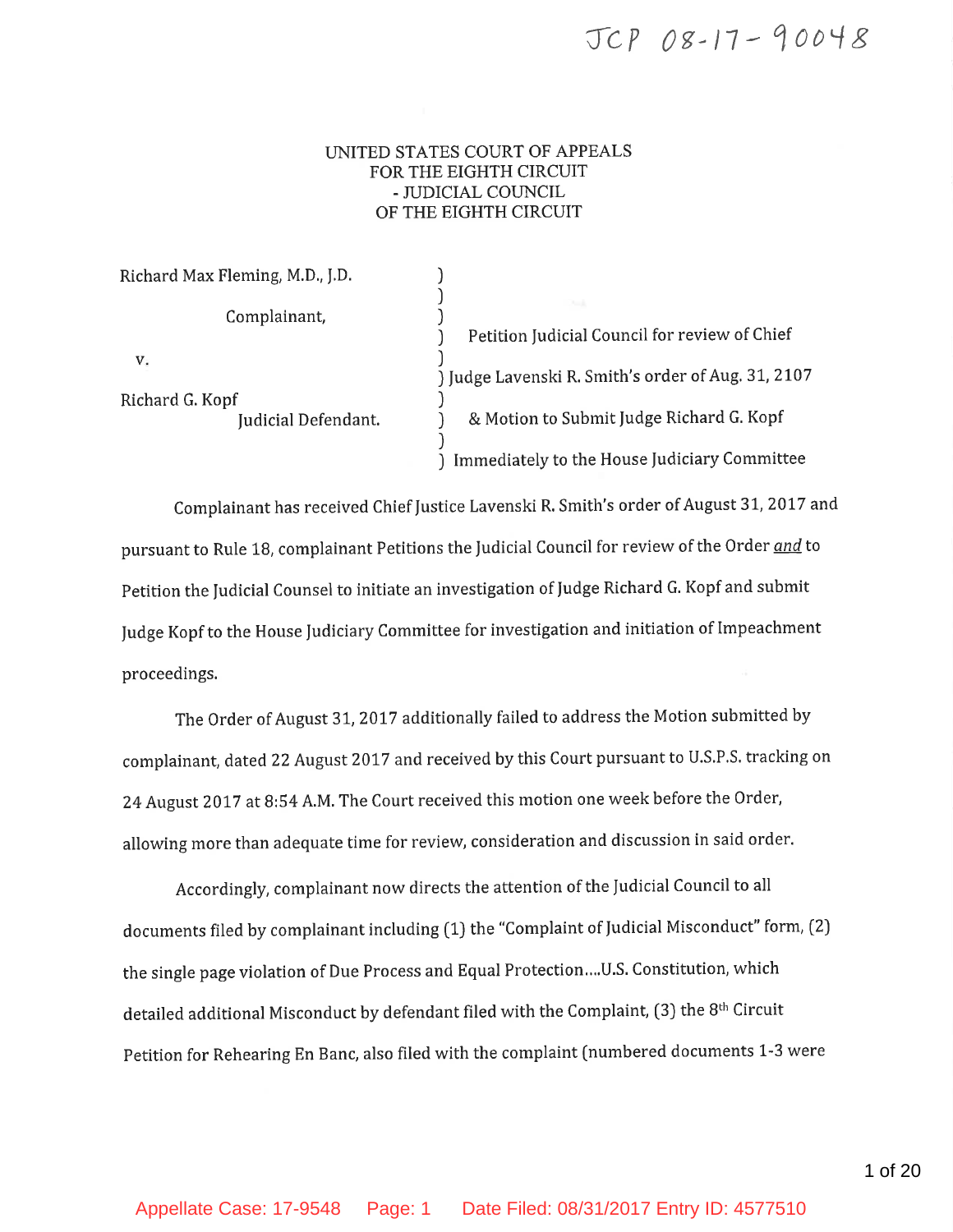submitted to this Court with said case, docketed 4 May 2017) and (4) the Motion noted supra received by this Court on 24 August 2017 but not docketed by this Court until 30 August 2017 and not addressed by the Order.

The order/decision to dismiss is based upon "An allegation that calls into question the correctness of a judge's ruling...without more, is merits-related." The material provided in the above documents, as well as that noted infra, clearly prove that Judge Richard G. Kopf violated his Judicial Code of Ethics, inter alia when he held a sidebar conversation as to conspire with attorneys Hansen, Everett and Russell to "pull the wool over the juries eyes" stating "the jury doesn't need to know the whole truth" and to intentionally mislead the jury, expert witness and complainant BY REPEATEDLY AND INTENTIONALLY PRESENTING FALSE EVIDENCE TO THE JURY AND EXPERT WITNESS by repeatedly stating that Hansen's "plagiarized" data was actually "fabricated" data. This is clearly a violation of Judicial Ethics, Public Corruption and an abuse of Judicial Authority.

- 1. Judge Kopf's actions violated Canon 1: A Judge Should Uphold the Integrity and Independence of the Judiciary. Specifically, "A judge should maintain and enforce high standards of conduct and should personally observe those standards..." "The integrity and independence of judges depend in turn on their acting without fear or favor."
	- a. Clearly Judge Kopf acted with favor when he protected public defender Hansen and acted in favor of the prosecutors buy intentionally and repeated allowing the attorneys to intentionally present false evidence, while hiding the substantive exculpatory evidence. Additionally, Judge Kopf intentionally introduced false evidence into the case by stating that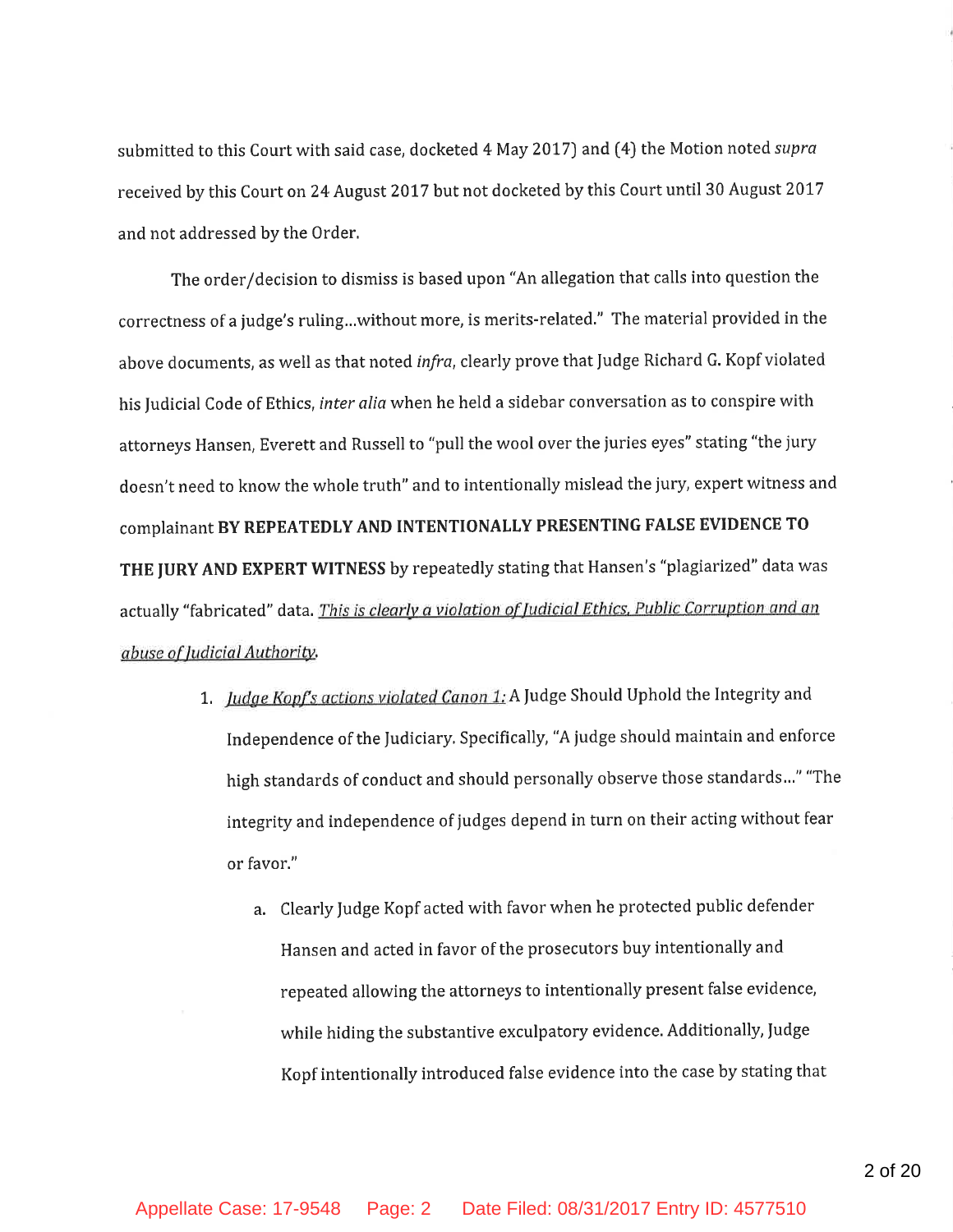Hansen's data were "fake" when Judge Kopf in fact, knew from the side bar conversation that the data were actually "plagiarized."

- 2. Judge Kopf violated Canon 2: Judge Should Avoid Impropriety and the Appearance of Impropriety in all Activities.
	- a. If Courtrooms, Judges and Lawyers are to represent only the truth in what they propagate in the Courtroom, then the actions so detailed passim are the epitome of impropriety for by the very definition, they are improper, incorrect, erroneous and indecorous.
- 3. Judge Kopf violated Canon 3: A Judge Should Perform the Duties of the Office Fairly, Impartially and Diligently.
	- a. By intentionally excluding substantive exculpatory evidence and intentionally presenting false evidence to the jury and expert witness, Judge Kopf violated his adjudicative responsibilities.
- 4. Finally Judge Kopf violated Canon 5: A Judge Should Refrain from Political Activity.
	- a. As detailed in the Kerr documentations provided to this Council within the stipulated documents (supra).

Pursuant to the order, Chief Justice Smith defends his order by stating that the allegations "lack sufficient evidence to raise an inference that misconduct has occurred." Complainant believes more than adequate evidence was provide but now accordingly, will provide further specific information and audio recording information to address any "lack of evidence" questions or concerns that might exist. Additionally C.J. Smith states: "With regard to the supplemental complaint's (although I believe he meant complainant's) allegations, none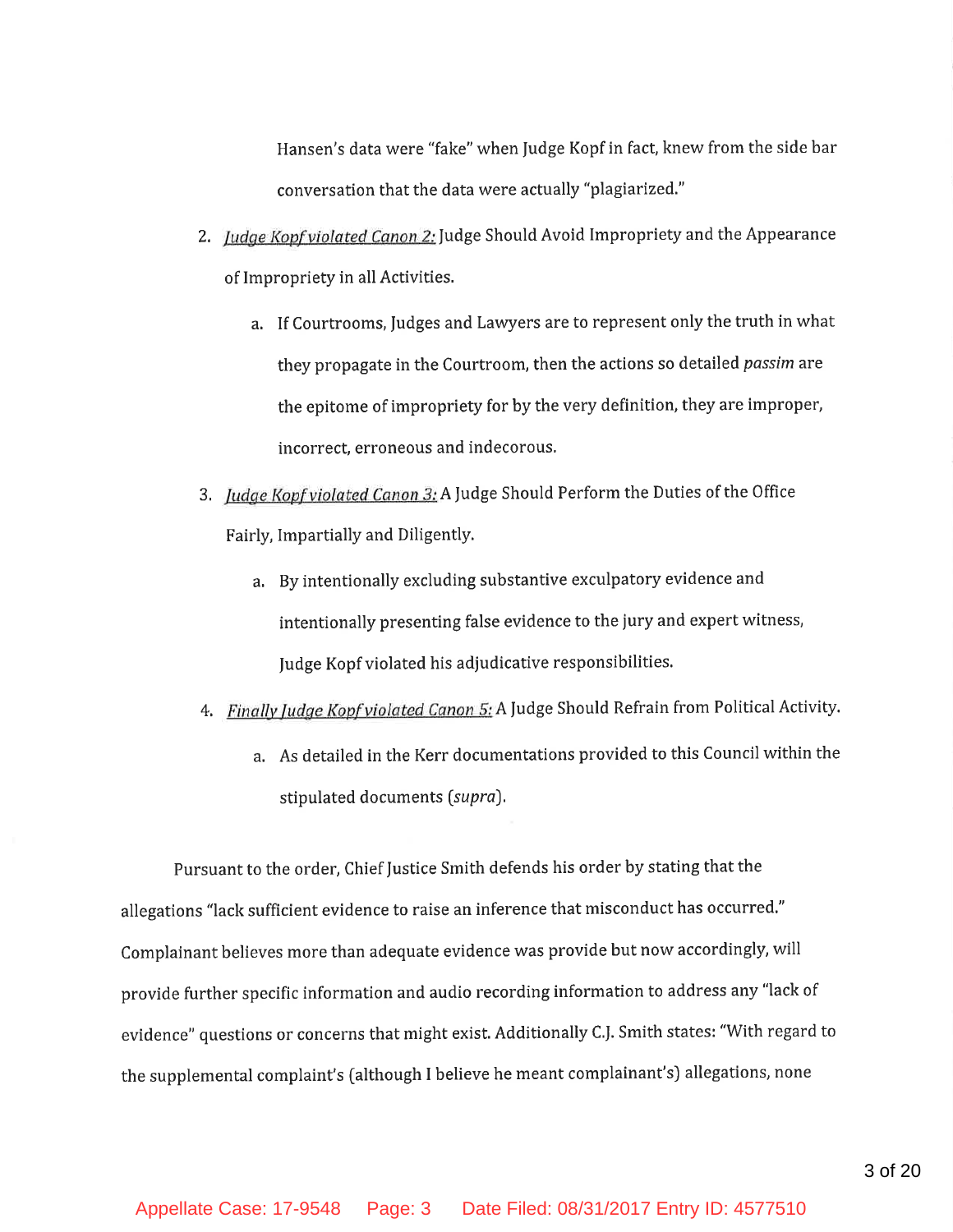concern "[c]ognizable misconduct." Pursuant to J.C.U.S. Rule 3(h), complainant submits they do in fact "violat(e)... mandatory standards of judicial conduct. Complainant will now address each of the items/statutes and rules raised by Chief Justice Smith. Should this Council require additional information, material, evidence, audio recordings, complainant will be more than happy to provide such material.

#### 28 U.S.C. § 352(b)(1)(A)(ii)

The U.S. Code which C.J. Smith uses to justify his dismissing of this case, is:

(b) Action by Chief Judge Following Review.—After expeditiously reviewing a complaint under subsection (a), the chief judge, by written order stating his or her reasons, may- $(1)$  dismiss the complaint-(A) if the chief judge finds the complaint to be-

(ii) directly related to the merits of a decision or procedural ruling;

However, the evidence shows that the Judge and attorneys conspired to hide substantive exculpatory evidence from the jury and expert witness and then actually presented false evidence to the jury and expert witness. This is not a discussion of the merits of a decision or procedural ruling but a blatant falsification of the record, and violation of the law and Judicial Ethics, which had a witness done, they would have been found guilty of perjury and criminal proceedings would have ensued.

The Judge and attorneys are not immune to criminal violation of the law. To rule this is an issue of merits of a decision or procedural ruling is to state that Judges have the right to violate Constitutional guarantees of Justice as established by the U.S. Constitution and amendments under the pretense of 28 U.S.C. § 352(b)(1)(A)(ii) and to violate the law.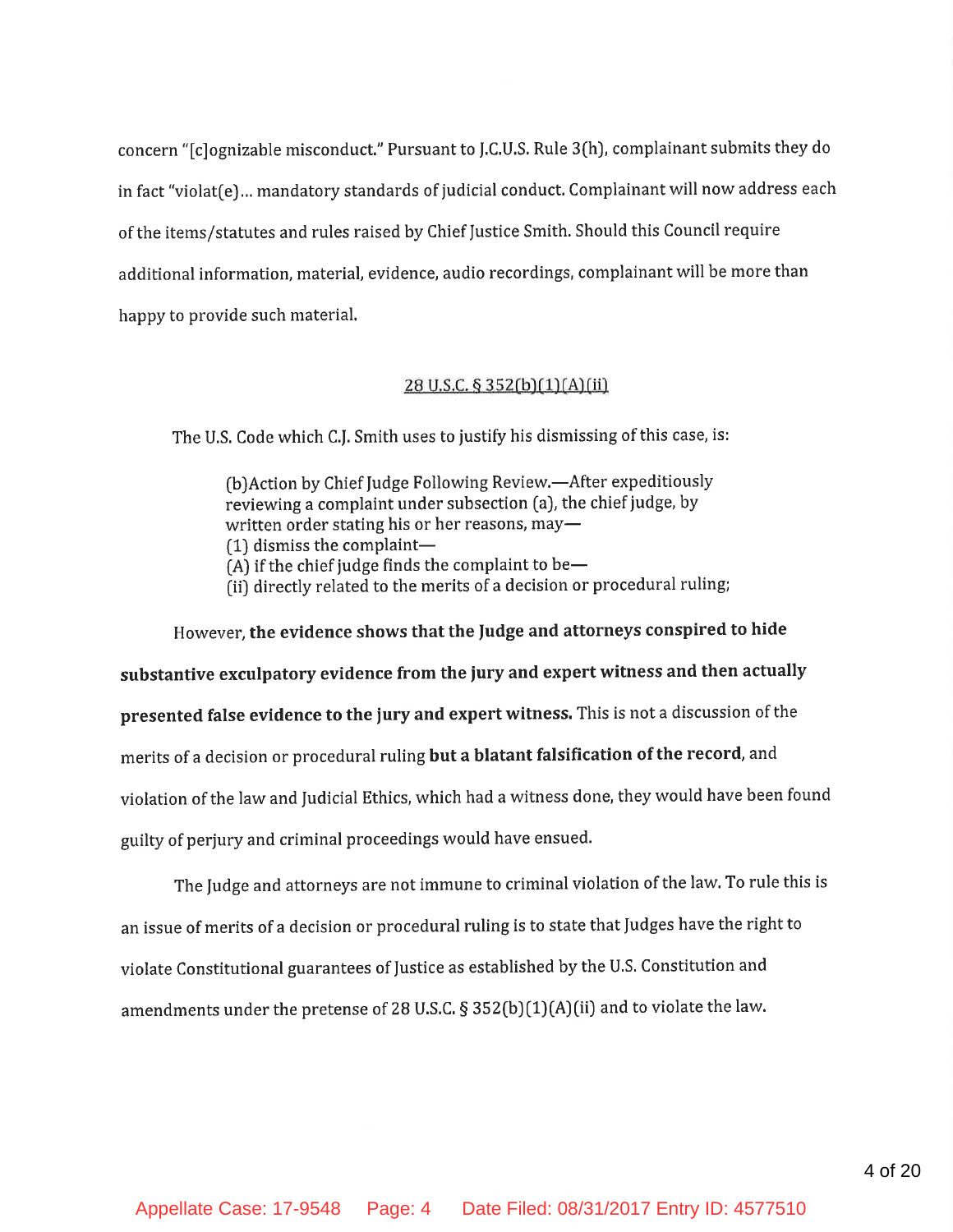### <u>J.C.U.S. Rule  $11(c)(1)(B)$ </u>

Discussed passim as this case is not related to the merits of a decision or procedural ruling unless this Court now holds that it is within the Judicial power of a Federal Judge to conspire to hide substantive exculpatory evidence, intentionally present false evidence to the Jury and Expert witnesses and that he may assault defendants seeking legal remedies (passim), in other words, to commit crimes without being held legally accountable.

#### $L.C.U.S. Rule 3(h)(3)(A)$

As this rule limits what this Court and this Judicial Council, may consider in a Judicial Misconduct investigation, this is NOT " an allegation that calls into question the correctness of a judge's ruling,..." Conspiracy to hide substantive exculpatory evidence, the intentional presentation of false evidence in a trial to the jury and expert witness, assault of defendant and violation of Judicial Cannons 1,2,3 and 5 have NOTHING to do with the correctness of a Judges ruling. These actions are clear violations of Judicial Misconduct and the Judge must be held criminally accountable for his actions. There are no statutes, Court rulings or Constitutional rights protecting Federal Judges who break the law. The fact that he clerked for this Court earlier in his life does not provide him with immunity.

### $28$  U.S.C. § 351 (a). (d)(1)

Complainant recognizes that attorneys Hansen, Everett and Russell are not Federal Judges; however, Judge Richard G. Kopf conspired with these attorneys and they conspired with him and Judge Kopf has blocked any and all investigations of these attorneys or of himself. Judge Kopf has assaulted complainant in his efforts to address these issues both in Courts of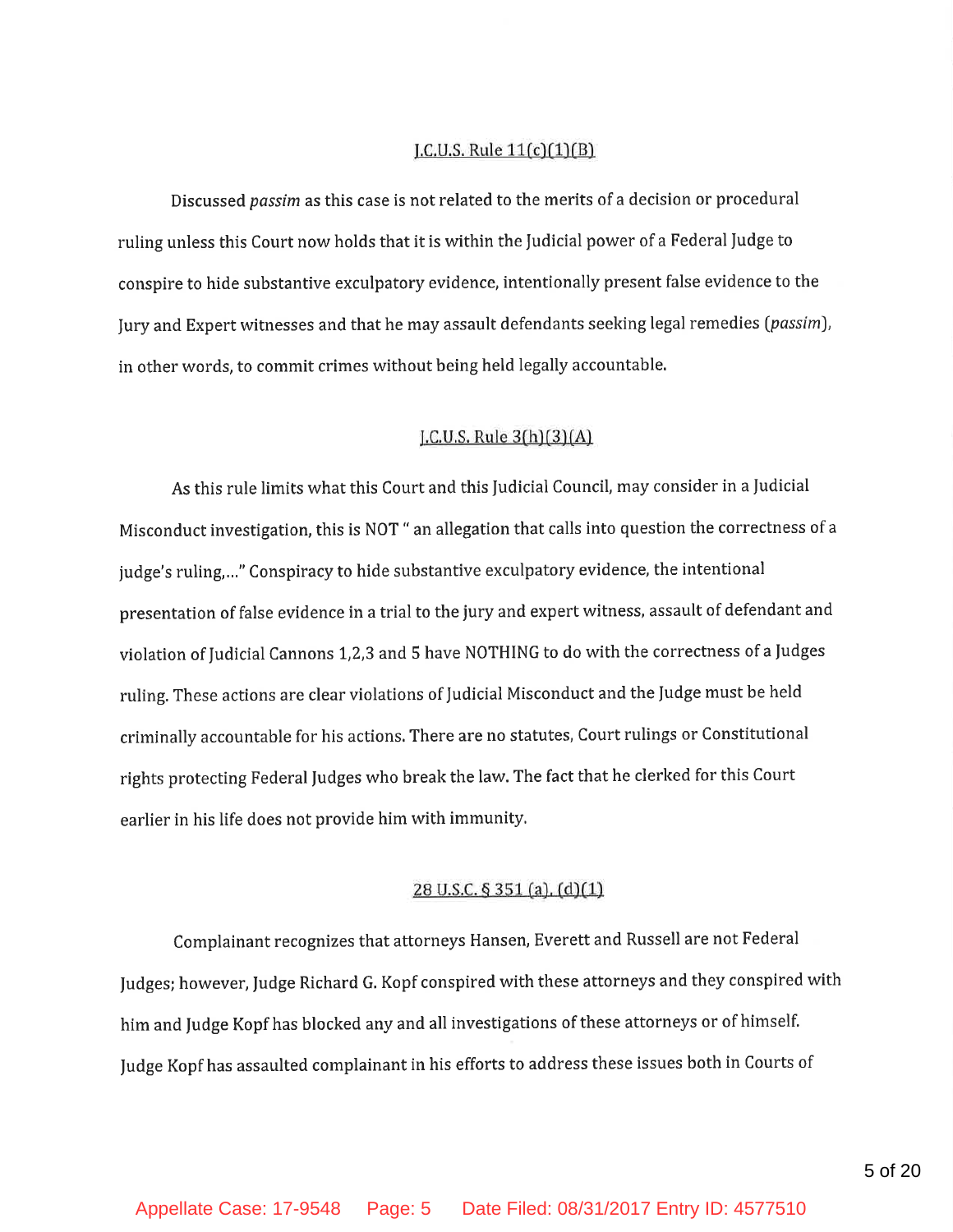Law and through the applicable Bar Associations and investigative agencies responsible for such investigations.

#### J.C.U.S. Rule 4

See 28 U.S.C. § 351 supra.

#### 28 U.S.C. § 352(b)(1)(A)(iii)

C.J. Smith states that under 28 U.S.C. § 352(b)(1)(A)(iii) he may dismiss the case under:

(iii) frivolous, lacking sufficient evidence to raise an inference that misconduct has occurred, or containing allegations which are incapable of being established through investigation;

as "complainant's bare speculative allegation (emphasis added) that the district judge conspired with defense counsel and government counsel, such allegation "lack[s] sufficient evidence to raise an inference (emphasis added) that misconduct has occurred."

Since this statute stipulates that this follows an "expeditious" review by the Chief Justice, it is clear that it is not the result of a thorough review of the materials submitted. Therefore, complainant is compelled to provide the following detailed evidence, which is "more than sufficient evidence to demonstrate conspiracy, misconduct, the hiding of substantive exculpatory evidence, assault AND the intentional, knowing and malicious presentation of false evidence to the jury and expert witness. This evidence also details Judge Kopf's blocking of investigations of himself and the attorneys involved as detailed verbatim in case 16-9473 before the SCOTUS:

a. It is a violation of petitioners Due process and Equal Protection rights for the Judge and attorneys in the original trial to hide from witness and jury substantive exculpatory evidence.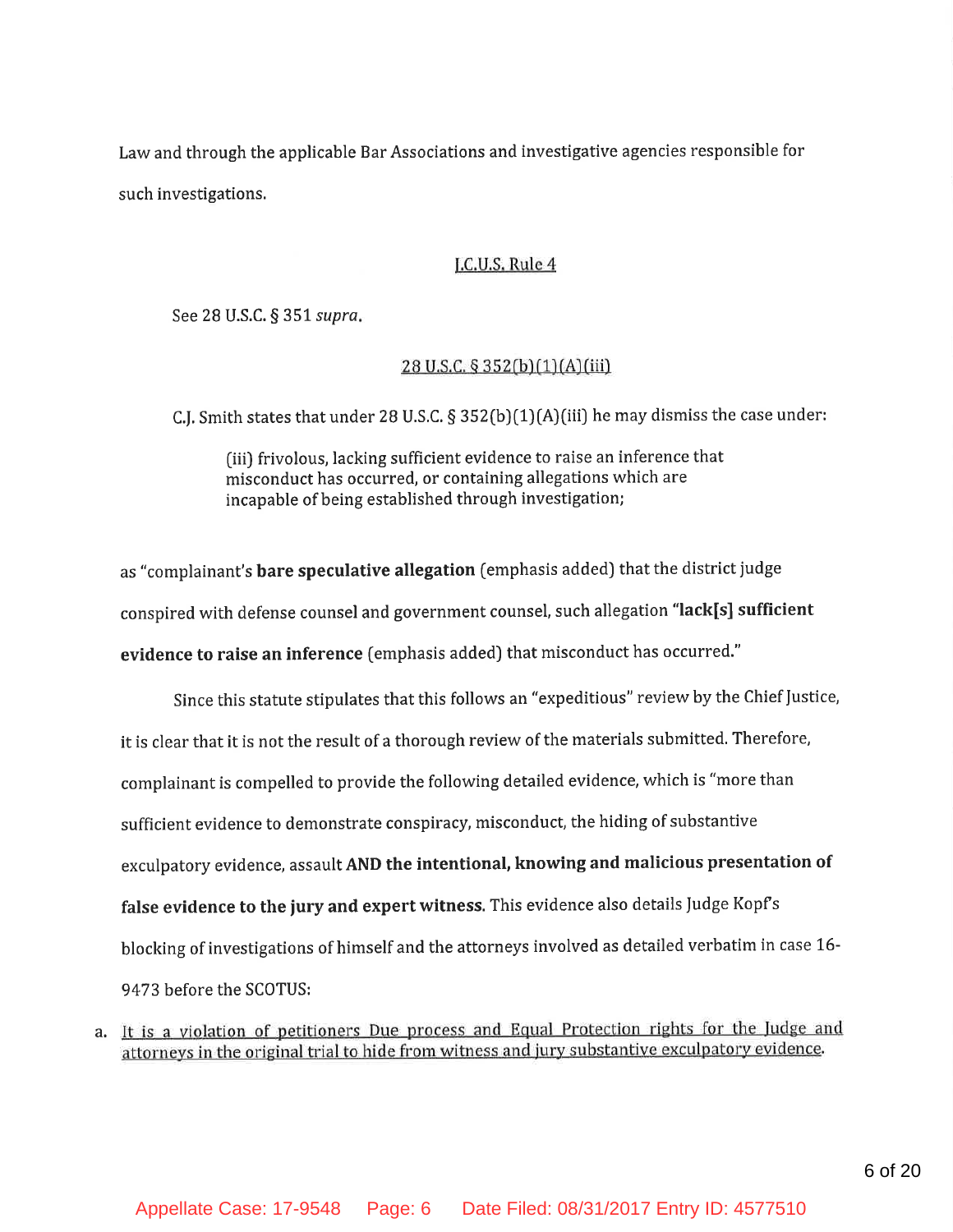The SCOTUS must find that the Judge and attorneys involved in the original case intentionally hid exculpatory evidence from Dr. Fleming, the expert witness Dr. Alicia Carriquiry and the jury who subsequently concluded that the expert witness's testimony was "worthless" given the inability of the expert witness to understand that the public defenders "fake" data was in fact "not fake" but "fabricated" and therefore could not have been detected by a test made to detect "fake" data, anymore than cancer can be detected by testing for diabetes. The Judge, prosecuting attorneys and public defender thereby violated their Professional Code of Ethics inter alia M.R. 1.1 and Rules 1.3, 3.3, 3.7 and 8.3 and denied Dr. Fleming Due Process and Equal Protection under the Law and denied him a fair trial. The SCOTUS must submit the names of the Judges and attorneys involved in this case from inception through the present to the applicable administrative agencies and Courts including but not limited to the U.S. Senate Judiciary Committee.

All attorneys, including Judges, prosecuting attorneys and public defenders have a Professional Code of Conduct, which they must abide by or be penalized for violating. Attorneys who fail to notify the applicable agencies and Courts are themselves in violation of that Professional Code and can be disciplined for violating their Ethical Code of Conduct. It is a denial of petitioner's Due Process and Equal Protection rights and ICCPR treaty rights and remedies for this substantive exculpatory evidence to have been hidden from petitioner, the expert witness dependent upon this evidence and the jury.

It is a violation of a Fundamental Constitutional right by both State and Local Governments as applied and incorporated against the State through the Due Process and Equal Protection Clause of the 14th Amendment and of the Federal Government itself.

> The Due Process Clause states that "[n]o State shall ... deprive any person of life, liberty, or property, without due process of law." U.S.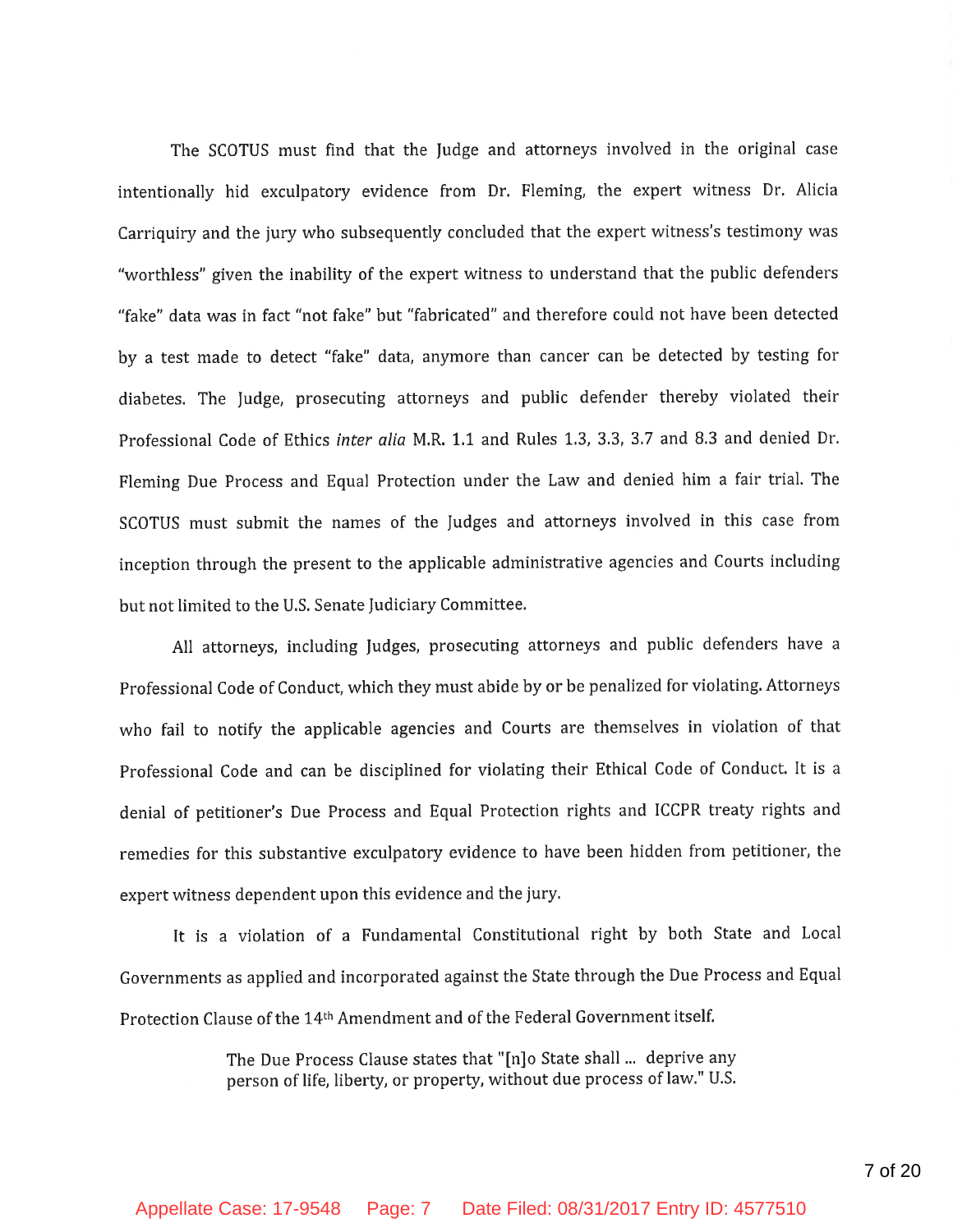Const. Amendment XIV.

This Court has held that prosecuting attorneys must disclose substantive exculpatory

evidence and failure to do so represents denial of Due Process.

"...the suppression by the prosecution of evidence favorable to an accused... violates due process where the evidence is material either to guilt or to punishment, ...." Brady v. Maryland, 373 U.S. 83 (1963) (emphasis added)

Such "Brady material" or evidence the prosecutor is required to disclose under this rule,

includes any evidence favorable to the accused *including evidence going to the credibility of a* 

witness.

 $\mathcal{C}$  .

"When the 'reliability of a given witness may well be determinative of guilt or innocence,' nondisclosure of evidence affecting credibility falls within th[e] general rule [of  $Brady$ ]" U.S. v. Bagley, 473 U.S. 667 (1985) (emphasis added)

During a side bar discussion and agreement between Judge Richard Kopf, public

defender Michael Hansen and prosecuting attorneys Alan L. Everett and Steven A. Russell, the

four men conspired to hide substantive exculpatory evidence from Dr. Fleming, expert witness

Dr. Alicia Carriquiry and the Jury.

Judge Kopf stated at side bar that "the Jury didn't need to know the whole truth" if "the wool" was "pulled over their eyes." (USA v Fleming; 4:07cr03005, docket 117 @ 1:18:00-1:29:00, 1:24:40; 1:26:00, 1:43:30 & 118)

Judge Kopf would later admit he intentionally would not let Hansen testify and

continued to refer to Hansen's "plagiarized" data and "fake" data thereby hiding substantive

exculpatory evidence from Dr. Fleming, the expert witness dependent upon it and the jury.

"At a bench conference ... I ruled that the government could use the "fake" data and Kaiser's analysis during cross-examination and I also ruled that Hansen would not be allowed to testify." Fleming v. U.S., 755 F.Supp.2d 1019 (D.Neb. 2010)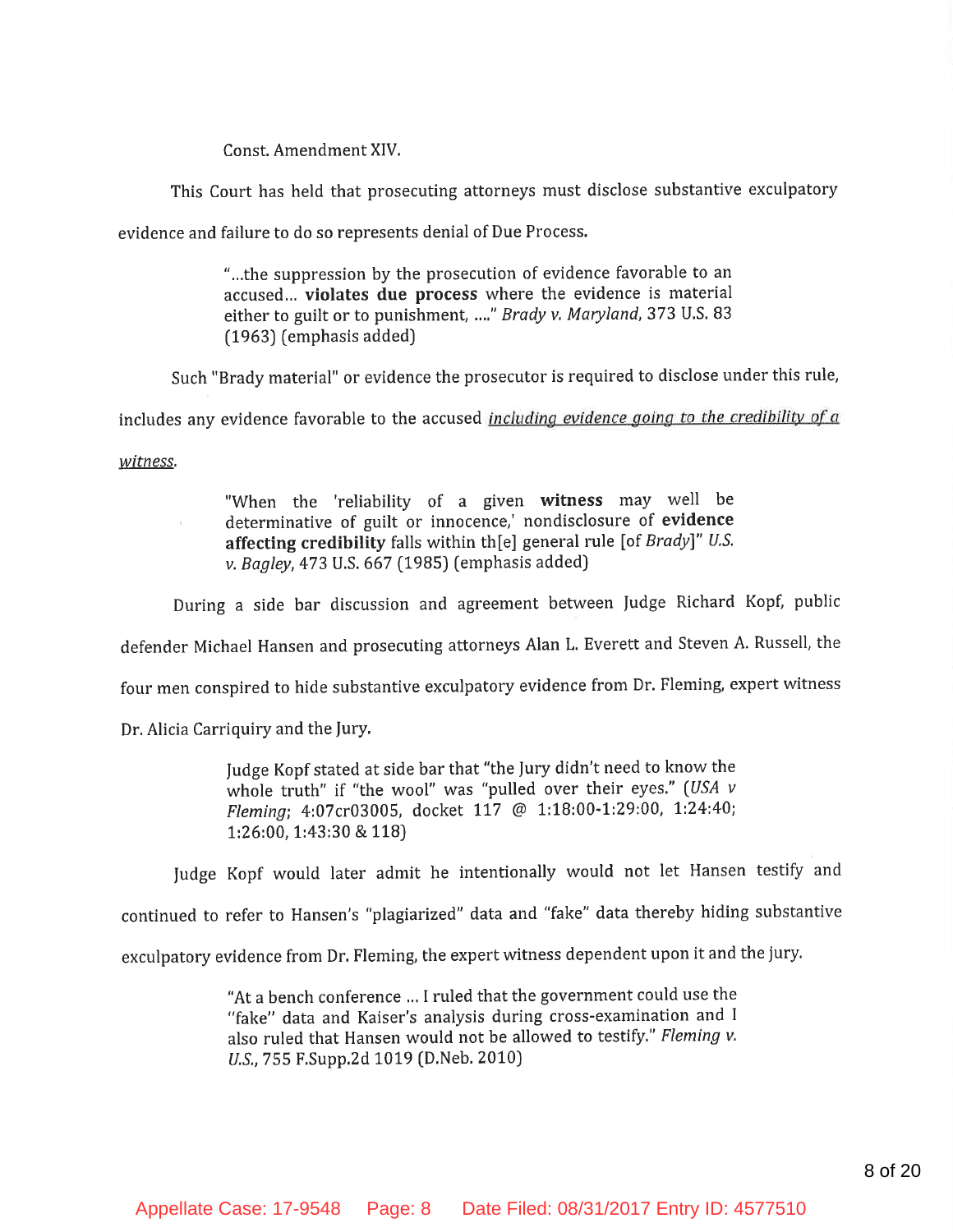Judge Kopf would not allow a mistrial and he would not allow Mr. Hansen to be placed on the witness stand to testify that the "fake" data as titled by Mr. Hansen was actually Mr. Hansen's "plagiarized" data, which he plagiarized from Dr. Fleming's real data. Dr. Carriquiry's expert analysis of the Fleming data was that it was real.

> "...there is simply no data-driven evidence that the Fleming data set is other than would be expected under a legitimate study." P. 25 Professor Carriquiry Statistical Examination

"...the data are innocent..." USA v Fleming, 4:07cr03005

However, Dr. Carriquiry could not explain why the data entitled "fake" data was not detected by her test for "fake" data. Dr. Gordon Harrington showed the Hansen data was "plagiarized" from Fleming data back in May of 2008. He told Hansen this in an email. Hansen refused to have Prof. Harrington testify at trial. Dr. Carriquiry was unaware of this and had developed her test specifically to test whether Dr. Fleming's data were "fake" data, not whether it was "plagiarized" data and she did not know that Hansen's data wasn't "fake" but instead was "fabricated" from Dr. Fleming's. This was clearly substantive exculpatory evidence Dr. Carriquiry required to explain why her test didn't detect the "Hansen fake data."

It was also an intentional misleading of the expert witness and the jury to call Hansen's data "fake" when it was in fact "fabricated." This resulted in Dr. Carriquiry loosing credibility in the eyes of the jury (infra) who then considered her testimony "worthless," while denying Dr. Fleming his Civil rights including his Due Process and Equal Protection rights.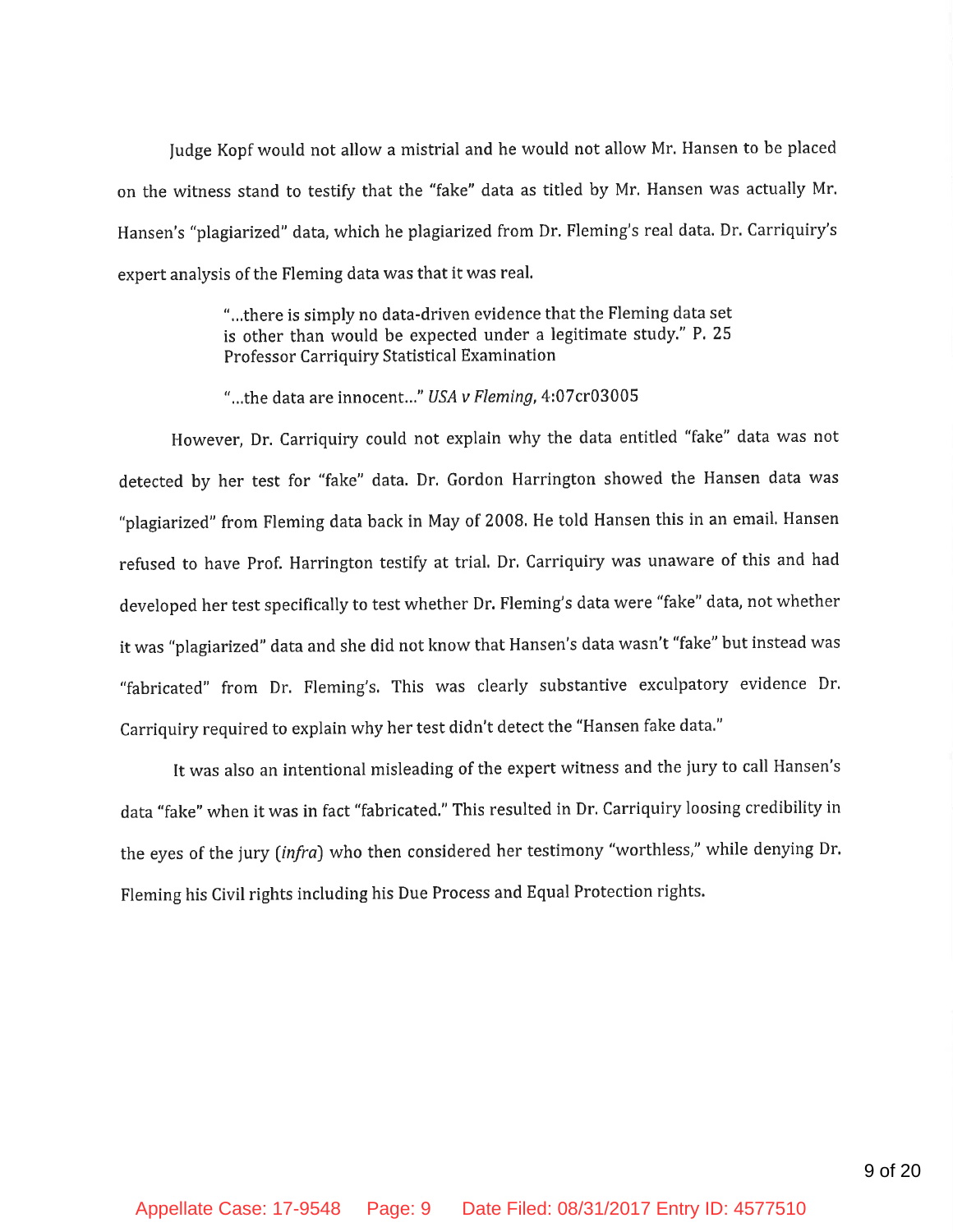#### **INVESTIGATIVE** MEMORANDUM

| to:      | Michael J. Hansen |
|----------|-------------------|
| from:    | Tim Domgard       |
| sublect: | Richard Fleming   |
| date:    | April 28, 2009    |

Katherine Stewart, a juror in the Fleming trial was contacted on 4-27-09. After I confirmed my identity and the purpose for the contact, Stewart provided the following information. (Please note: Katherine Stewart was one of the 12 jurors in the trial.)

Stewart advised the jury first started talking about counts 1-10 and could not agree on what the verdict would be concerning those counts. Therefore, the jury started looking at the research or the soy study counts.

Stewart advised that the statistician seemed like she had some valuable information to support the doctor. However, on cross-examination it came out that she could not really determine if the fake data was real or not and therefore she described the statistician as "worthless".

The oral record *(USA v Fleming*; 4:07cr03005, docket 117 & 118, *supra*) of the side bar discussion, clearly demonstrates that Judge Kopf was upset with public defender Hansen and was not going to allow a mistrial or for Hansen to be placed on the witness stand. In an effort by Hansen to avoid further consequences, Mr. Hansen agreed to a stipulation that he not disclose that the "fake" data was his "plagiarized" data or that it came from him, thereby further violating the Rules of Civil Procedure and case law.

> "Rule 244(h), Rules of Civil Procedure, ... there have been "errors of law occurring in the proceedings, or mistakes of fact by the court". ... failed to effectuate substantial justice between the parties. (Emphasis added) Schmitt v. Jenkins Truck Lines, Inc., 170 N.W.2d 63 2 (Iowa). Thompson v. Rozeboom, 272 N.W.2d 444, 446-47 (Iowa 1978) (emphasis added)

As a consequence Dr. Fleming, the expert witness Dr. Carriquiry and the Jury were intentionally provided with false obfuscating evidence instead of the substantive exculpatory evidence, which would have allowed Dr. Carriquiry to correctly address the results of her statistical analysis of Dr. Fleming's data and Hansen's "plagiarized" data and thereby maintain her credibility as an expert witness and Dr. Fleming's actual innocence. The public defenders refusal to clarify the record and accept responsibility for his actions, as well as Judge Kopf's and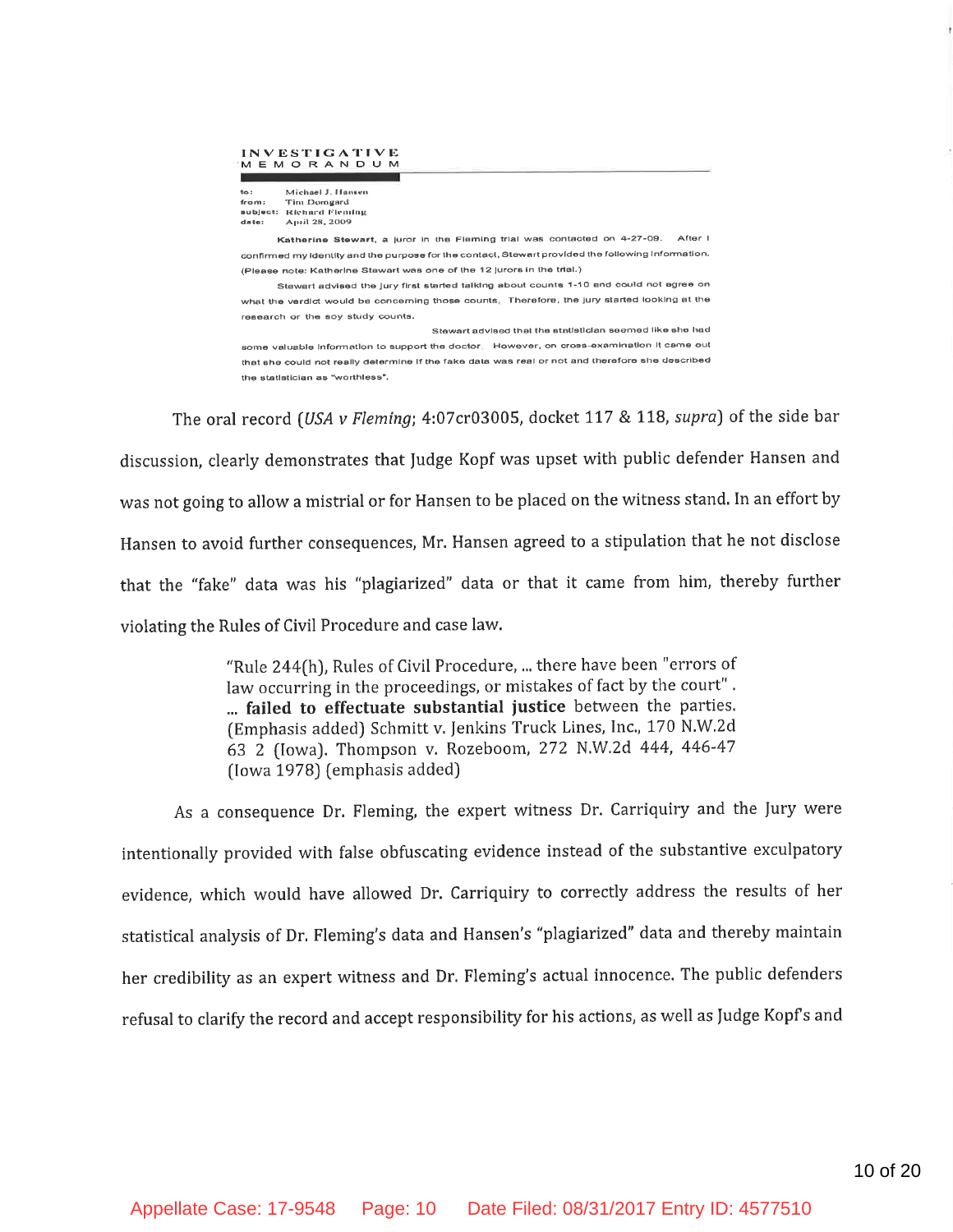prosecuting attorneys Everett and Russell, denied Dr. Fleming his Due Process and Equal

Protection rights and violated their duties as Judge and officers of the Court.

"The duty of the lawyer, subject to his role as an 'officer of the court,' is to further the interests of his clients by all lawful means..." In re Griffiths, 413 U.S. 717 (1973)

These actions not only denied Dr. Fleming his Civil and Due Process rights but they will

substantially eviscerate the public confidence in the legal profession and justice system.

"[t]he courts not only demand [lawyers'] loyalty, confidence and respect, but also require them to function in a manner which will foster public confidence in the profession and, consequently, the judicial system." In re Griffiths, 413 U.S. 717 (1973)

While this Court has held that "harmless" exclusion of evidence does not affect the parties, the hiding of this substantive exculpatory evidence from Dr. Fleming, Dr. Carriquiry and the jury was anything but harmless as shown by the juror statement (supra), providing no immunity for those culpable.

> "which do not affect the substantial rights of the parties" U.S. v. Hasting, 461 U.S. 499, 506 (1983).

By hiding the substantive exculpatory evidence from expert witness Dr. Carriquiry, she spent her time trying to answer why her test couldn't detect the "fake" data, instead of being able to address differences between "plagiarized" and "fake" data relevant to the case. In reality, Dr. Carriquiry's test correctly identified Hansen's data as not being "fake" because it wasn't "fake," it was "plagiarized;" thereby hiding substantive exculpatory evidence from witness and jury proving her test statistically proved Dr. Fleming's actual innocence.

By hiding substantive exculpatory evidence and by misrepresenting facts to the witness and jury, Judge Kopf, public defender Michael Hansen and prosecutors Alan L. Everett and Steven A. Russell are in clear violation of 42 C.F.R. § 1103.27(b)-(d). As a result of hiding this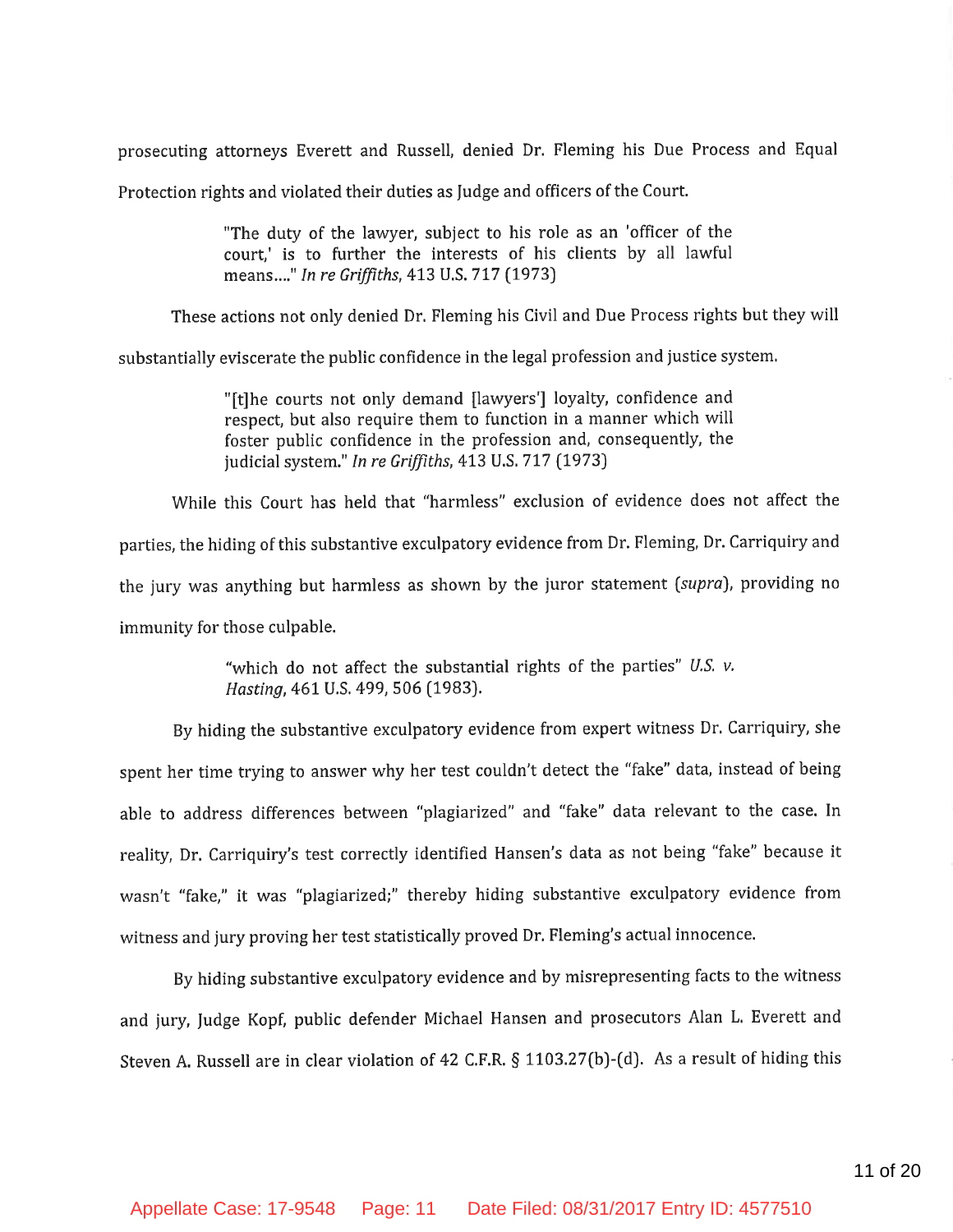substantive exculpatory evidence from Dr. Carriquiry, her credibility was lost and the Jury comments subsequently showed they considered her expert testimony "worthless" (supra) this was anything but harmless and anything but Due Process or Equal Protection.

The absolute denial of Due Process and Equal Protection both by the original Court and by the IMBE (passim) in their investigation of the originating case, in what they admit was a "subpar" investigation and the successive hiding of this (infra) defies the conscious and denies Due Process and remedies.

Petitioner asks the SCOTUS to find that Due Process and Equal Protection has been denied Dr. Fleming and to reverse the IBME discipline and the findings original case, which precipitated the IBMEs involvement through Kathy Palmer and to submit those in question to the appropriate agencies, disciplinary counsels and Courts of Law.

## i. It is a further violation of Professional Ethics for attorneys and judges to hide substantive exculpatory evidence and to interfere with the investigation of their actions.

The SCOTUS must find that Judges and attorneys who have interfered with efforts to investigate Judges and attorneys who have hidden substantive exculpatory evidence, must not only be reported to the applicable agencies and Courts, but must find these Judges and attorneys guilty of obstruction of justice and hold them criminally guilty. They are not immune under the color of office for such offenses.

Judges and attorneys who intentionally block efforts to investigate professional ethics violations and the hiding of substantive exculpatory evidence from defendants, expert witnesses dependant upon that exculpatory evidence and the jury, are criminally guilty of obstruction of justice and violating their professional code of ethics and must subsequently be found guilty of doing so and sentenced accordingly.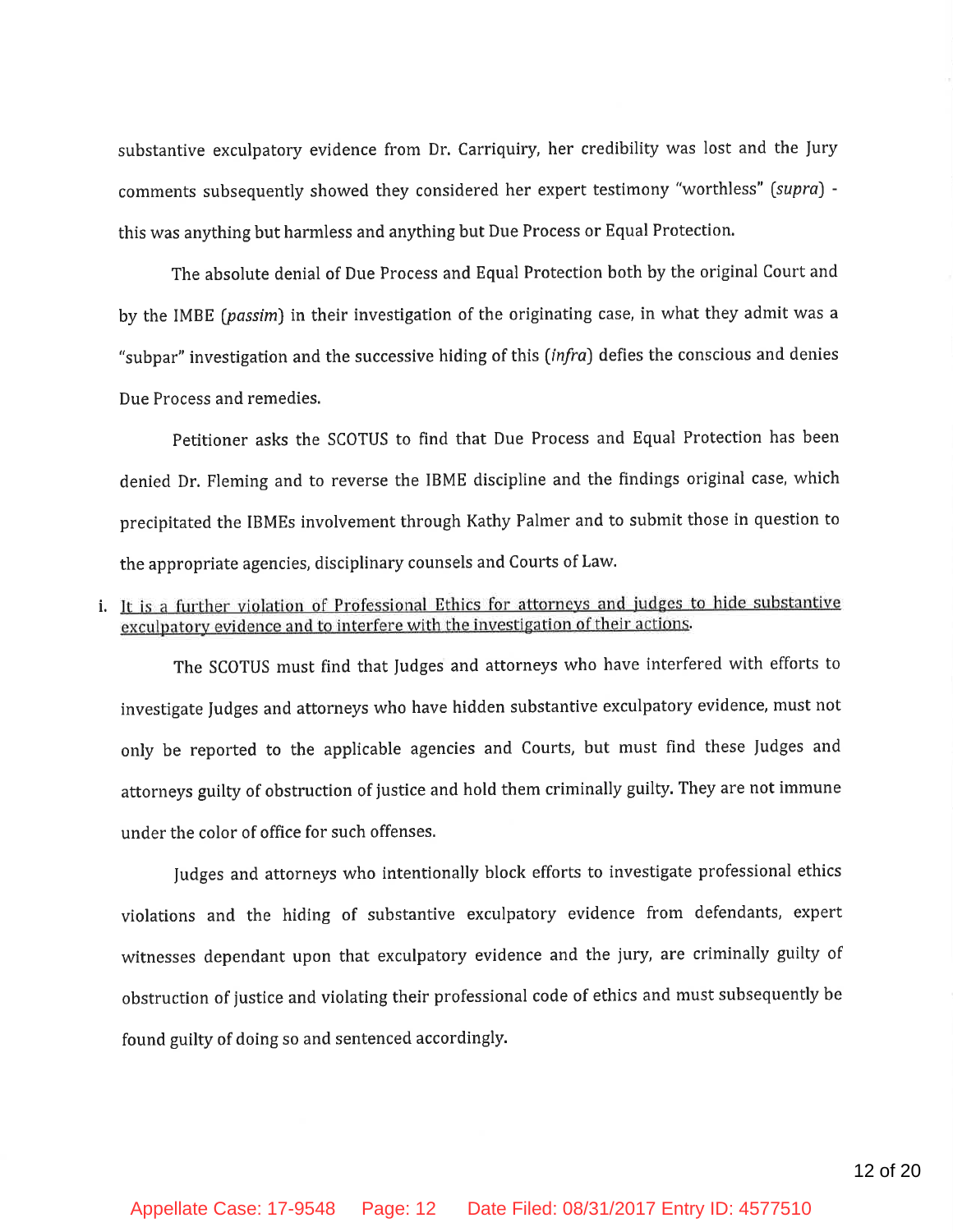As the result of the side bar agreement (supra), Judge Kopf would not allow (1) a mistrial, (2) withdraw of defense counsel or (3) for defense counsel to be placed on the witness stand to provide substantive exculpatory evidence, which in and of itself would have been produced a Professional Ethics Violation (Rule 3.7) for Hansen. Judge Kopf intentionally and maliciously blocked efforts by Dr. Fleming to prove this hiding of substantive exculpatory evidence and his raising legal questions of Ineffective Assistance of Counsel. In fact, the Judge actually threatened Dr. Fleming that should he continue trying to prove these ethics grievances he would be punished. Fleming v. U.S., 4:10-cv-3217 (2010):

> I now warn Dr. Fleming that the filing of any additional ethics grievances against Mr. Hansen with the Nebraska Counsel for Discipline or with this Court or otherwise will subject Dr. Fleming to substantial sanctions. Those sanctions may include, but are not limited to, holding Dr. Fleming in contempt of court or revoking or modifying his probation. The continued abuse of the legal process will not be tolerated.

Having been intentionally blocked from obtaining Due Process through the Courts by the very Judge who was part of the side bar agreement (passim), Dr. Fleming's legal efforts to address both Ineffective Assistance of Counsel and the side bar agreement to hide substantive exculpatory evidence in Fleming v. U.S., 755 F.Supp.2d 1019 (D.Neb. 2010), supra and in Fleming v. U.S., 4:10-cv-3217 (2010), were blocked. The language of Judge Kopf made it crystal clear that Judge Kopf would imprison Dr. Fleming if Dr. Fleming tried to obtain Due Process through the Courts. Judge Kopf also made it abundantly clear that his Court had "adopted its" own ethical standards" and he was not going to adopt those of the "State of Nebraska" nor allow an investigation by the others.

> "This court has adopted its own ethical standards, and we have specifically declined to adopt other codes of professional responsibility such as those promulgated by the State of Nebraska." Fleming v. U.S., 4:10-cv-3217 (2010)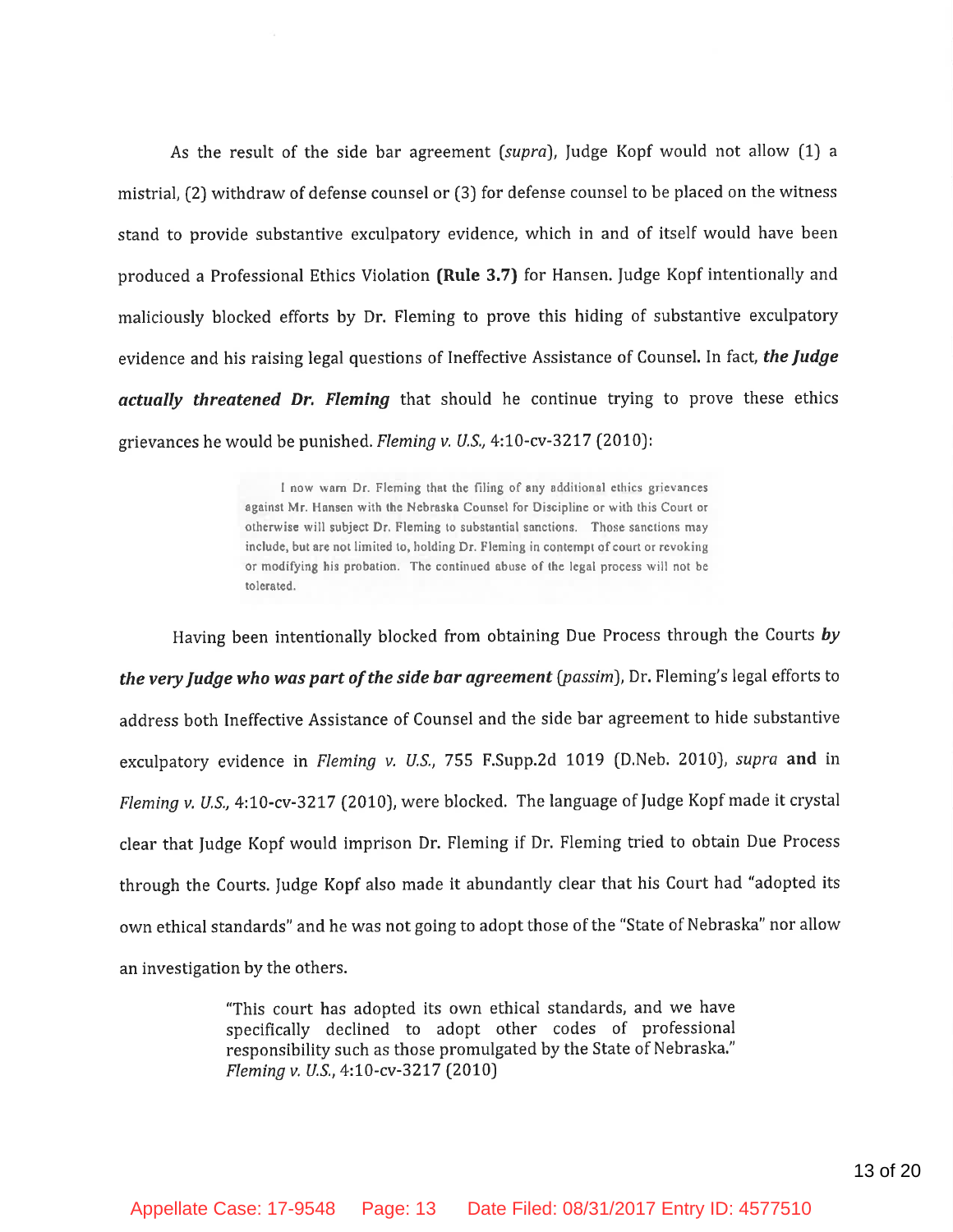When Dr. Fleming filed requests for investigation with the appropriate agencies, including inter alia Mr. Dennis Carlson (State of NE Counsel for Discipline) and Mr. Corey R. Steel (Judicial Qualifications Commission), Judge Kopf blocked these efforts as well, effectively hiding any evidence of the sidebar agreement and any other questions regarding ineffective assistance of counsel or the hiding of substantive exculpatory evidence, attorney misconduct, prosecuting attorney misconduct or judicial misconduct. Respondents and the Courts have failed to address these issues, depriving petitioner his Constitutional Rights and remedies.

> "... claims of ineffective assistance of counsel ... "an evidentiary hearing on the merits is ordinarily required." Foster v. State, 395 N.W.2d 637, 638 (Iowa 1986); see also Watson v. State, 294 N.W.2d 555, 556 (Iowa 1980); State v. Smith, 282 N.W.2d 138, 143 (Iowa 1979). "Such a hearing affords the parties an opportunity to adversarily develop all of the relevant circumstances attending counsel's performance, including those circumstances and considerations which may be pertinent but are not a part of the criminal record." Watson, 294 N.W.2d at 556. Manning's claims, even if the district court deems them improbable, require that he be allowed to present whatever proof he may have to support those claims. See id. at 557. (emphasis added) Manning v. State, 654 N.W.2d 555, 562 (Iowa 2002)

Judge Kopf has also restricted Dr. Fleming's access to Court documents, which prove Dr.

Fleming had submitted requests for Ethics Evaluations of Judge Kopf, public defender Hansen and Prosecuting Attorneys Everett and Russell. These documents include inter alia documents (see exhibit #202) presented to Kopf's Court and allowed the destruction of Court exhibits (see exhibit #204) without notification of Dr. Fleming (USA v Fleming; 4:07cr03005).

Clearly Judge Kopf feels immune from investigation of Ethics Violations by the State of Nebraska and feels confident that he can block any investigation of those involved in the side bar agreement. He apparently also feels confident that this Court will not engage in an investigation of him or discipline or find him criminally or civilly responsible for his actions.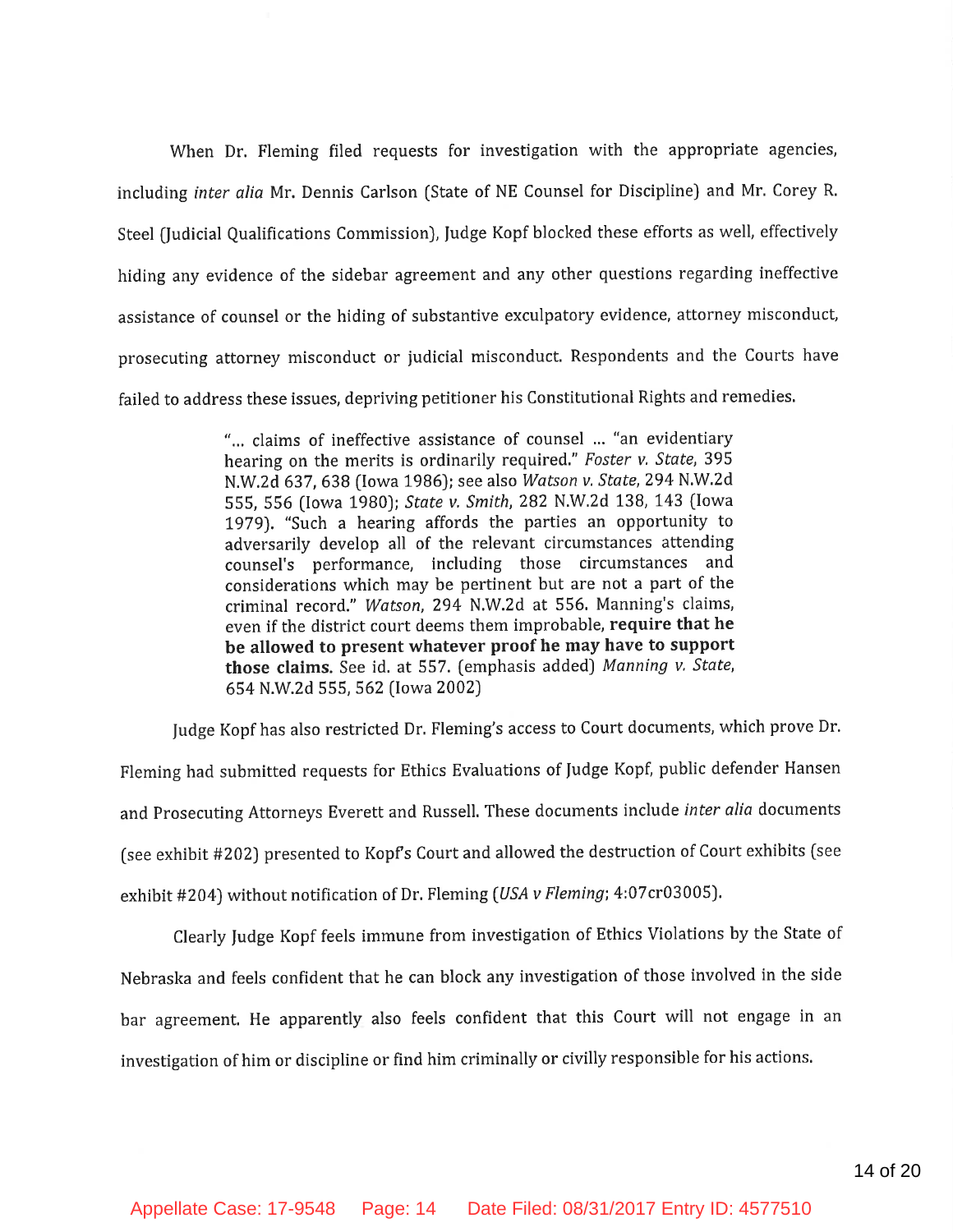"... the Supreme Court ... now causing more harm (division) to our democracy than good ...," Kopf wrote. "As the kids say, it is time for the Court to stfu." (Federal Judge Tells Supreme Court to 'STFU'. ABC World News 7 July 2014) (emphasis added)

Even when it is clear that Judge Kopf has violated his Professional Ethics, no actions are taken as demonstrated by his involvement in the last Presidential election where he violated his Judicial Ethics (Canon 5: "A Judge Should Refrain from Political Activity") by calling Senator Ted Cruz "unsuited to become President." Readable in either the Washington Post or Judge Kopf's blog, which he ceased writing after Chief Justice Laurie Smith Camp had a meeting with those working in the Courts, where the clear consensus what that Judge Kopf "had become an embarrassment to our Court", he appears to have no fear of nor has he been disciplined for such violations. The only person to stand up to Judge Kopf and raise questions regarding violations of Judicial Ethics is Orin Kerr of George Washington University Law School. A full review of that exchange shows Judge Kopf did not go gently into that goodnight and continued to deny allegations of ethics violations until the last post, where he conceded he had violated Canon 5. Again, no action has been taken.

This Court needs to address the persistent ethical violations made by Judge Kopf and to recognize that Dr. Fleming's attempt to obtain Due Process and Equal Protection through administrative agencies, the Courts and Counsel's for Discipline of attorneys and Judges has been blocked from beginning to now. When Dr. Fleming attempted to seek the Due Process denied him and to address these violations of Professional Ethics (supra), the very Judge who was involved in the side bar agreement and the hiding of substantive exculpatory evidence blocked him again. The IBME and their counsel have failed to investigate or report these violations as required by their Professional Code of Ethics and the subsequent Courts and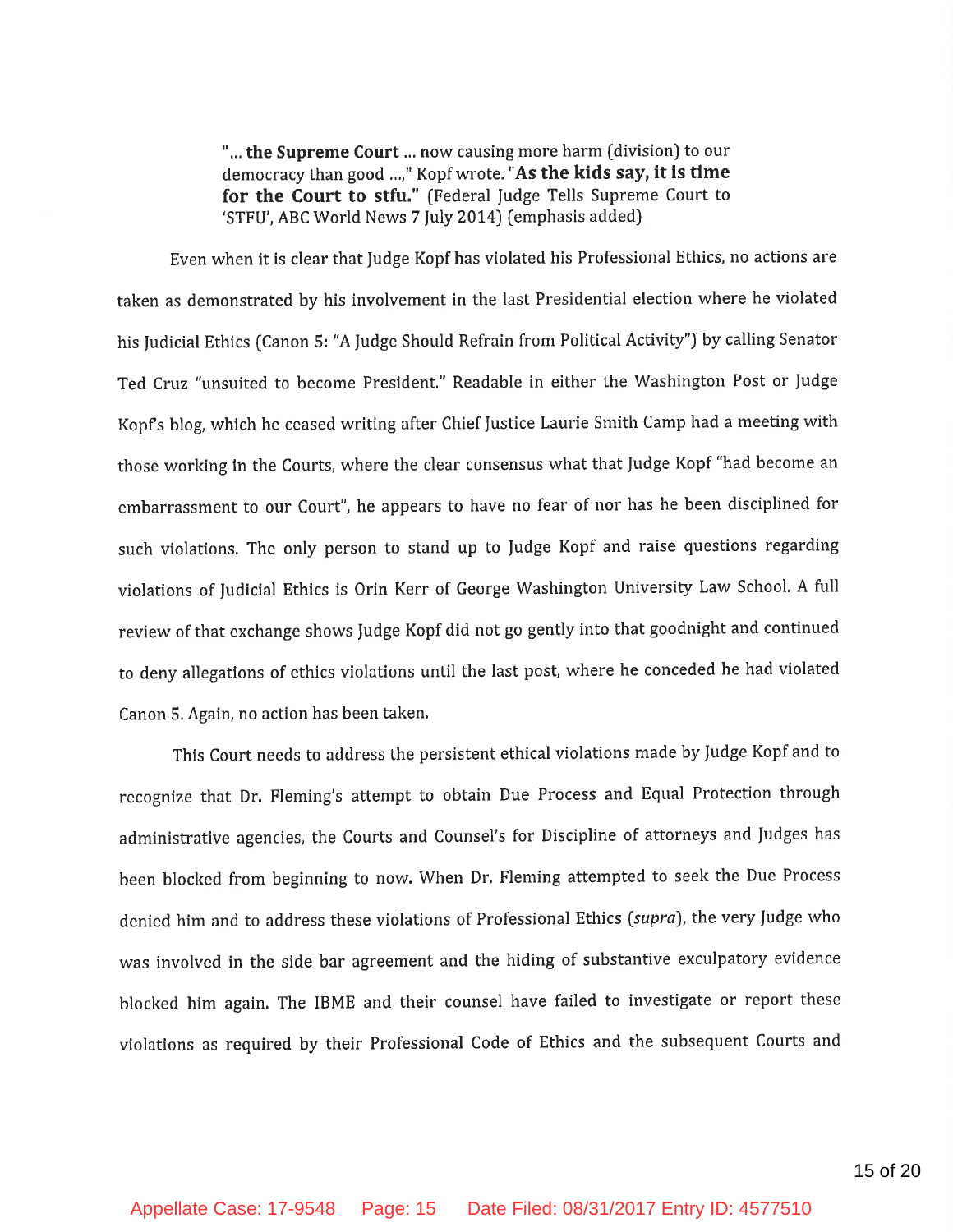attorneys at law have failed to either report these violations or to provide Dr. Fleming his Due Process and Equal Protection rights and remedies under the Iowa Constitution, the U.S. Constitution, administrative law and the ICCPR treaty. They are each additionally culpable for violation of their own Professional Ethics independently and collectively as detailed passim.

## ii. It is a violation of Professional Ethics for subsequent judges and attorneys to not report such violations.

The SCOTUS must find that attorneys, including Judges who are made aware that there is a question of Professional Ethics violations, must report those violations to the applicable administrative and Court authorities or be in violation of their Professional Ethics themselves.

It is a violation of Professional Ethics for an attorney or Judge who has been notified of a reportable violation of Ethics by another attorney or Judge, to not report such violations to the appropriate agency and/or Court.

The clear consensus including the review of cases in the press, or the reading of any review of discipline for attorneys who violate the rules of disclosure of exculpatory evidence ("Prosecutor's Duty to Disclose Exculpatory Evidence" Lisa M Kurcias, Fordham Law Review, vol 69, Issue 3, Article 13, 2000), or consideration of "The Congressional Oversight of Judges and Justices" Congressional Research Service (by Elizabeth B. Bazan, Legislative Atty.) shows Judges and Attorneys have very little to worry about either disciplinary wise or legally, when they violate their Ethical and Legal obligations.

In addition to the Professional Code of Ethics, the Office of the U.S. Attorneys has established "Standards of Conduct" (1-4.000), Protections of Government Integrity (9-85.000) and statutory requirements for attorneys to report professional misconduct while statutes in Nebraska is § 3-508.3 and Iowa § 622.10, Professional Rule 8.3 makes it very clear that conduct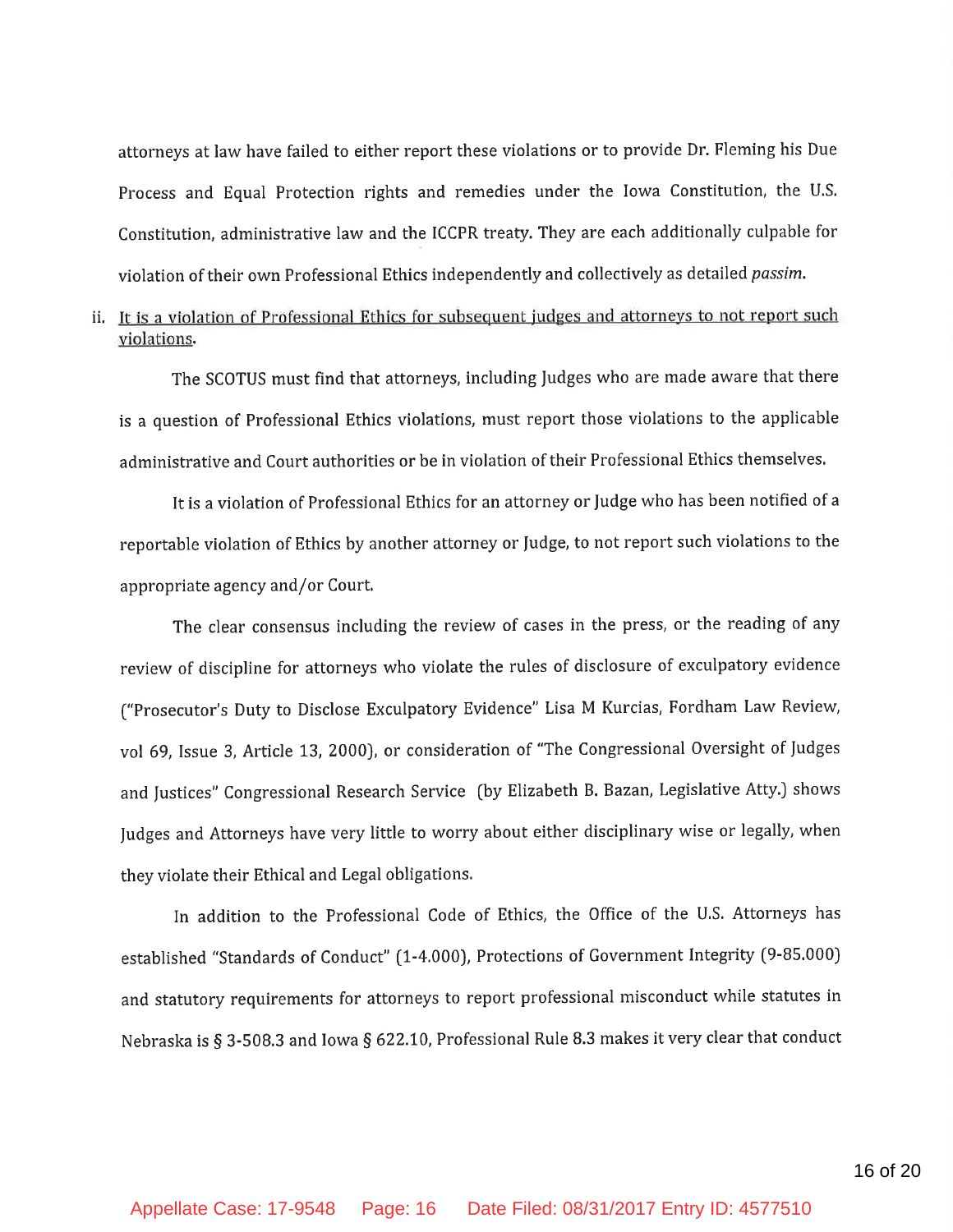by either a Judge or attorney which raises substantial questions, "shall" be reported to the appropriate professional authority.

> (a) A lawyer who knows that another *lawyer* has committed a violation of the Rules of Professional Conduct ... shall inform the appropriate professional authority.

> (b) A lawyer who knows that a *judge* has committed a violation of applicable rules of judicial conduct ... shall inform the appropriate authority. Rules of Professional Conduct: Rule 8.3--Reporting Professional Misconduct. (emphasis added)

Notwithstanding the failure of the system to address these Ethical violations and denial of Due Process and Equal Protection and ICCPR Treaty rights and remedies Dr. Fleming petitions this Court under its Ethical and Statutory Obligations to report and address the ethical violations of those who have violated their ethical and statutory obligations through the hiding of substantive exculpatory evidence, obstruction of justice and those who have violated their ethical obligations and statutory obligations by failing to report such concerns to the appropriate agencies and courts whose responsibility it is to address such matters.

Given this detailed evidence from SCOTUS case # 16-9473, the Judicial Council is encouraged to verify the facts and matters of law, including the audio recordings, conspiracy to hide substantive exculpatory evidence and the actual presentation of false evidence by the Judge and attorneys involved.

#### [.C.U.S. Rule  $11(c)(1)(D)$ ]

Accordingly, Chief Justice Smith's dismissal under this rule

 $ICUS$  Rule  $11(c)(1)(D)$  "is based on allegations lacking sufficient evidence to raise an inference that misconduct has occurred..."

This is itself without merit, as the detailed evidence laid out supra and in the previously

Appellate Case: 17-9548 Page: 17 Date Filed: 08/31/2017 Entry ID: 4577510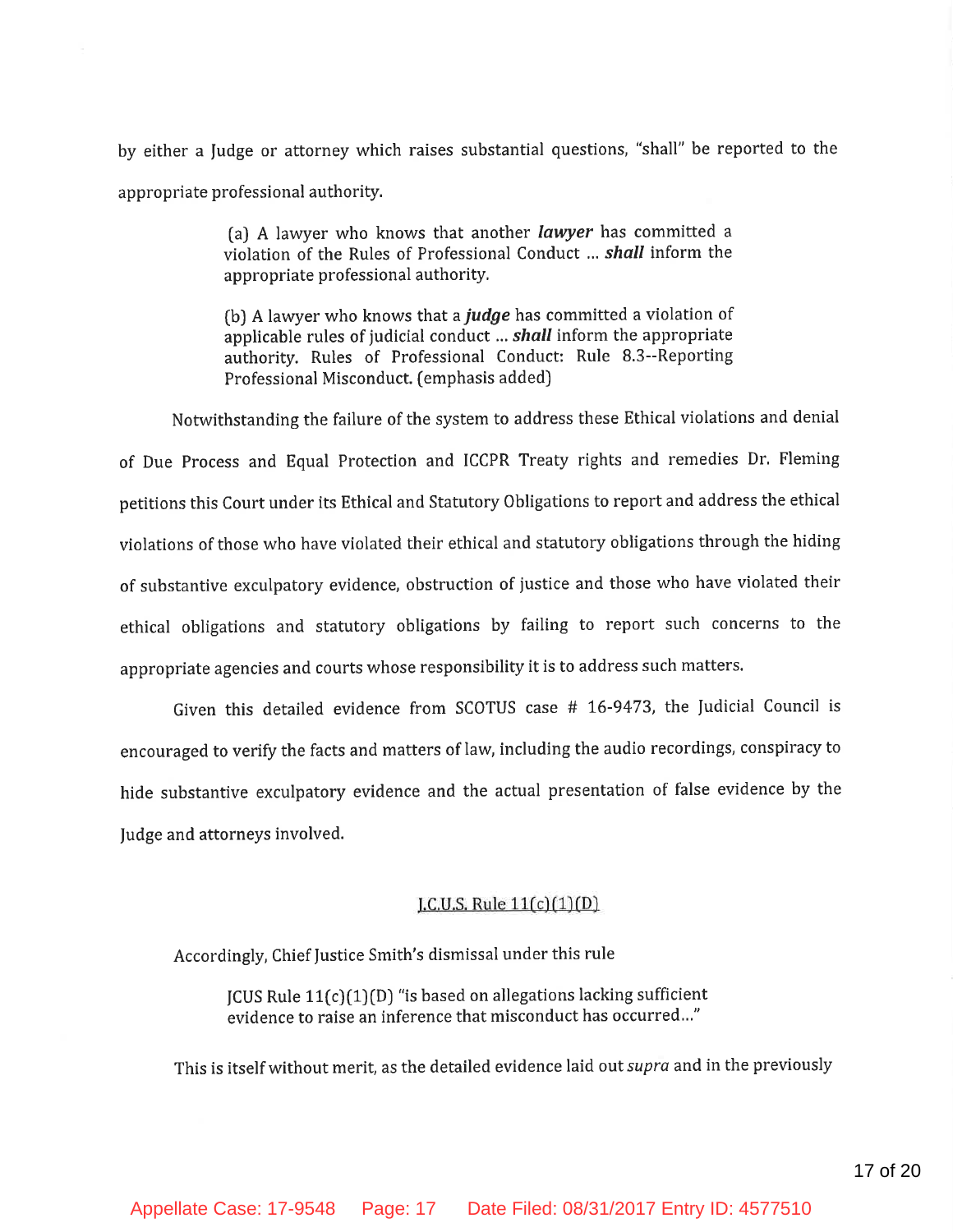submitted Court documents provides more than adequate evidence including written and oral documentation of the conspiracy, assault, hiding of substantive exculpatory evidence and the intentional, knowing and malicious presentation of false evidence, for this Judicial Council to conclude violations of Judicial Cannons and Misconduct by Judge Richard G. Kopf and more than adequate reasons to submit Judge Kopf to the House Judiciary committee for investigation and initiation of impeachment proceedings..

#### J.C.U.S. Rule 3(h)

If a conspiracy to hide substantive exculpatory evidence, assault, and the intentional, knowing and malicious presentation of false evidence to the jury and expert witness by inter alia a Federal Judge does not constitute "Cognizable misconduct" then it needs to be specifically written into your rules because if this is not the very definition of "Cognizable misconduct" then nothing is and if nothing is, then these "Rules" have no substantive or procedural meaning.

## PETITION FOR JUDICIAL COUNCIL ACTION FINDING FOR JUDICIAL MISCONDUCT OF JUDGE RICHARD G. KOPF AND FOR THE IMMEDIATE SUBMISSION OF JUDGE RICHARD G. KOPF TO THE HOUSE JUDICIARY COMMITTEE FOR INVESTIGATION AND INITIATION OF IMPEACHMENT PROCEDDINGS

If the conspiratory hiding of substantive exculpatory evidence and the intentional, knowing and malicious introduction of false evidence to the jury and expert witness, violations of Judicial Cannons 1,2,3 and 5, and assault are not considered sufficient Judicial Misconduct to produce action by this Judicial Council, then there are undoubtedly no actions taken by a Federal Judge, which may be held accountable by the American people.

Complainant calls for this Judicial Council to find that Judge Richard G. Kopf has in fact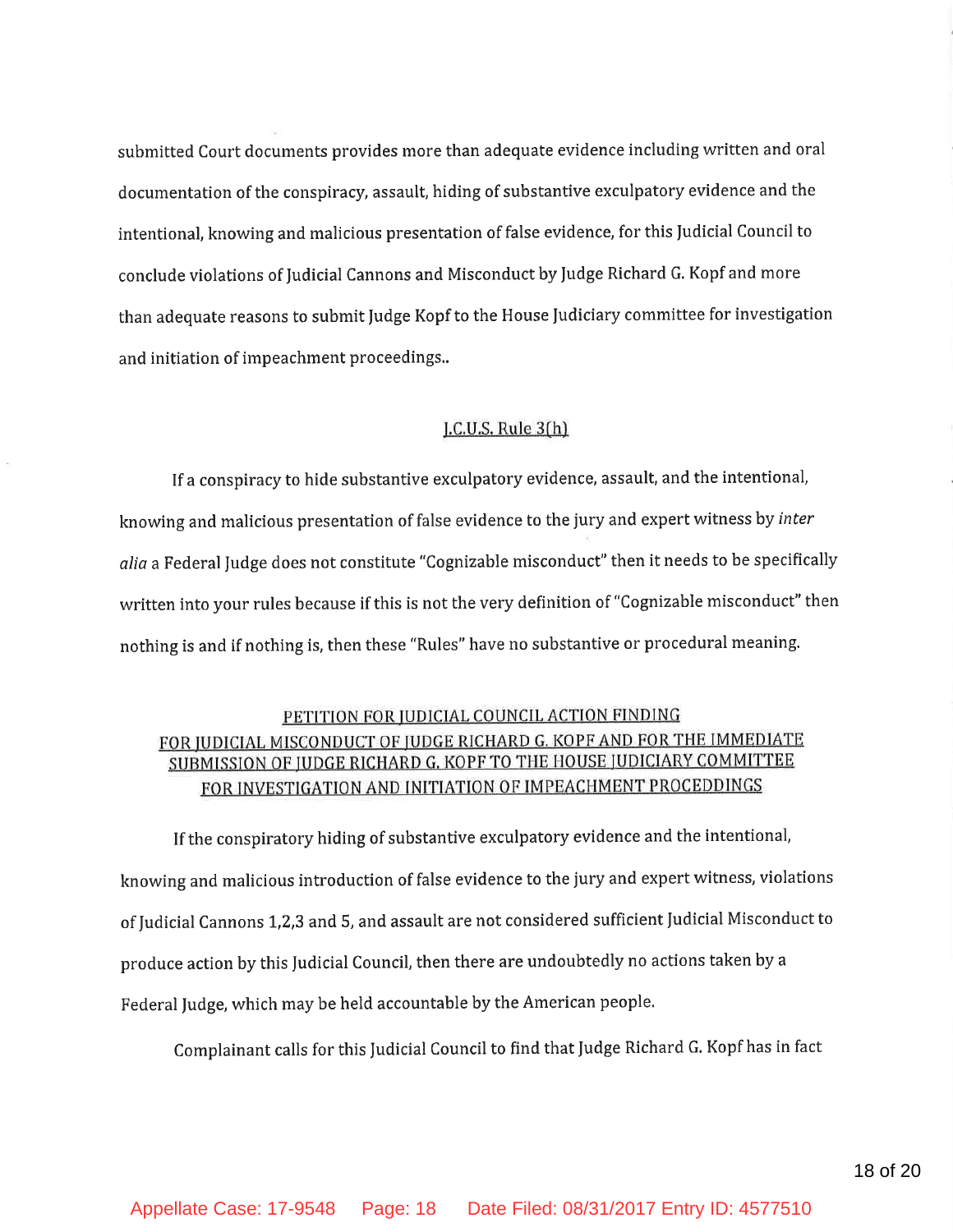violated Judicial Cannons 1, 2, 3 and 5, has demonstrated beyond a shadow of a doubt "Judicial Misconduct," should be held criminally accountable for assault and the intentional, knowing and malicious presentation of false evidence in a Court of law and should be removed from the Federal Judiciary with his name submitted directly and immediately to the House Judiciary Committee for investigation and initiation of impeachment proceedings.

Respectfully submitted,

Dated: 31 August 2017

Bichard Max Flewing, M.D., J.D.

Richard Max Fleming, M.D., J.D.(Pro se) 4055 Lankershim Blvd., #422 Studio City, CA 91604 rmfmd7@hotmail.com (818) 821-9576